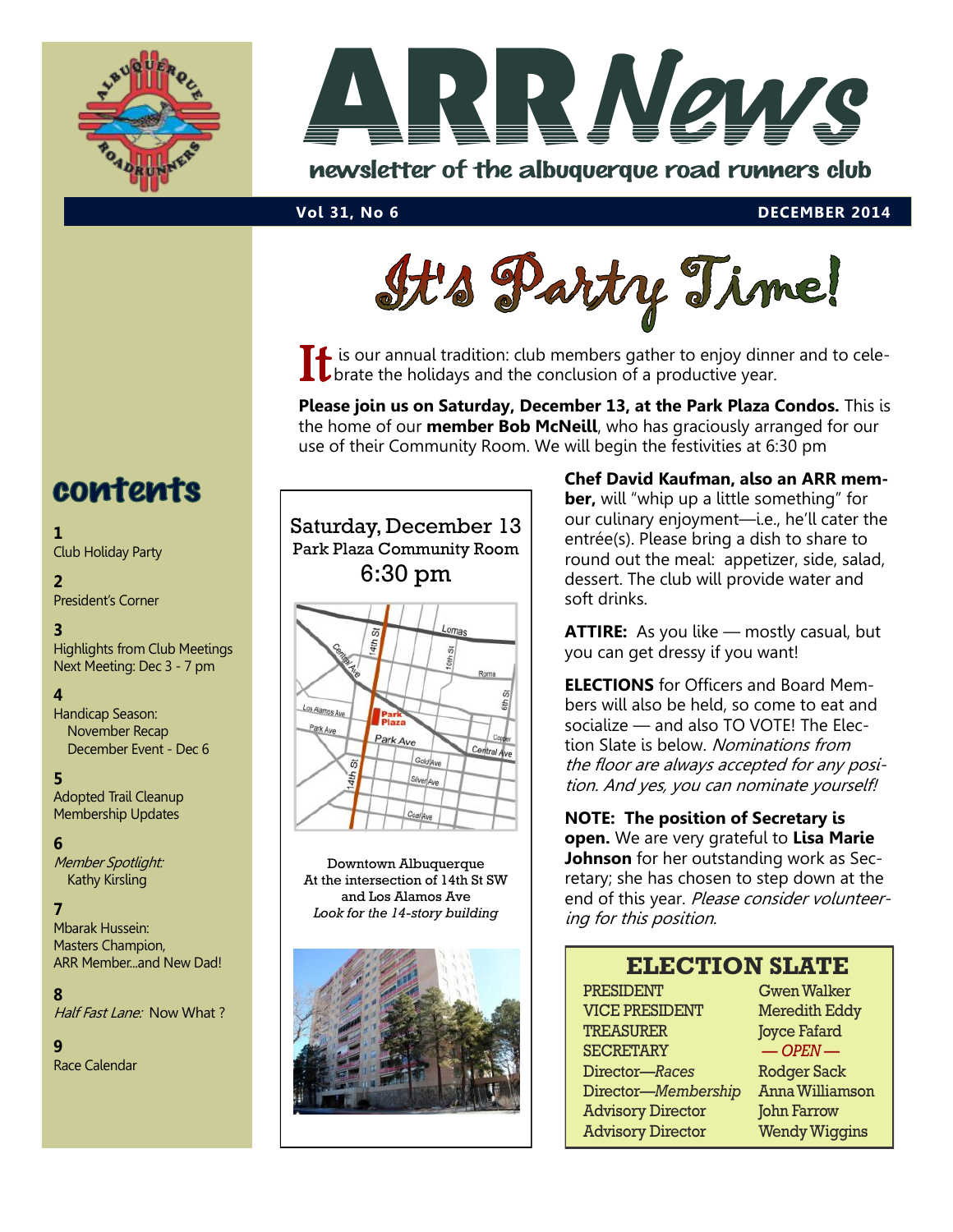PRESIDENT president@abqroadrunners.com [Gwen Walker](mailto:president@abqroadrunners.com)  VICE PRESIDENT vp@abqroadrunners.com [Glenda Muirhead](mailto:vp@abqroadrunners.com) 293-5122 SECRETARY secretary@abqroadrunners.com Lisa Johnson TREASURER treasurer@abqroadrunners.com [Joyce Fafard](mailto:treasurer@abqroadrunners.com) MEMBERSHIP membership@abqroadrunners.com [Anna Williamson](mailto:membership@abqroadrunners.com) RACE DIRECTION races@abgroadrunners.com Rodger Sack 270-1613 ADVISORY advisor@abqroadrunners.com John Farrow ADVISORY pastpres@abqroadrunners.com Wendy Wiggins

### CONTACTS

VOLUNTEERS volunteers@abqroadrunners.com Open

NEWSLETTER [Glenda Muirhead](mailto:vp@abqroadrunners.com) vp@abqroadrunners.com MARKETING COORDINATOR

[Michael Dunn](mailto:marketing@abqroadrunners.com) marketing@abqroadrunners.com FACEBOOK COORDINATOR

[Wendy Wiggins](mailto:facebook@abqroadrunners.com) facebook@abqroadrunners.com

#### Club Meetings:

Held at 7 pm on the first Wednesday of each month (unless otherwise noted)

#### Next Meeting:

**Wednesday, December 3, at 7:00 pm North Domingo Baca Center Classroom 4** 7521 Carmel NE (off Wyoming NE north of Paseo del Norte)

Membership Renewal

Watch your email for notification if your membership is due to expire.

### ARR NEWS

ARR News is published bimonthly by the Albuquerque Road Runners. Contributions of articles and photos are always welcome. Check with the **[editor](mailto:vp@abqroadrunners.com?subject=ARR%20Newsletter)** for deadlines.

The Albuquerque Road Runners Club is a non-profit corporation as an affiliate member of Road Runners Club of America (RRCA).

> Albuquerque Road Runners Club PO Box 20011 Albuquerque, NM 87154

**Visit us at [www.abqroadrunners.com](http://www.abqroadrunners.com)**



resident's Corner by Gwen Walker

### Greetings, ARR!

The holiday season is in full swing and I hope you're all fo-<br>cused on your family and your friends, buying gifts, planning<br>surprises, and parties, and all of the other fun things that go<br>along with this time of year. I'm he holiday season is in full swing and I hope you're all focused on your family and your friends, buying gifts, planning surprises, and parties, and all of the other fun things that go but I think it's important to share so, here it goes. I went for a run with my good friend Myrriah Gomez last Monday morning, November 24. While on our run, Myrriah and I found a body on the side of the Bosque path, near the river just south of the bridge on Central, west of Tingley.

We could see the stoplight at Central and Tingley from where we were standing. We passed by once and I convinced Myrriah that there was no way that the person was dead, it was just someone homeless trying to sleep and we shouldn't bother him. On the way back, though, we both wanted to go the same way to check on the person. When we got there, and had a better view, it was clear that it was actually a woman, and that she was probably beyond help.

We called 911. I stayed with the woman (and on the phone with the operator) while Myrriah went up to the corner to flag down the paramedics and firefighters. As soon as they got back to where I was standing with her, they confirmed that she had been gone for awhile. "Full rigor," they said.

This was someone who started out her life as an innocent six– or seven-pound bundle of joy, and when it ended on a cold dirt path, she was alone and probably scared. Or maybe not; maybe she just passed into peaceful oblivion. We could not determine if it was foul play. No blood that we could see. I will never forget the grimace on her face, though. Her lips were tightly closed and her eyes were snapped shut. Some folks end up living much harder lives than the rest of us.

I hope you are all counting your blessings during this holiday season. The next time you get impatient or irritated about someone or something, remember that a little compassion could make a big difference in their world. And yours, too. If you haven't donated anything to a food bank yet this winter, I beg of you, please take the time to do so. You can bring canned goods to our monthly meeting on December 3, or to the handicap run on December 6, or to the holiday party on December 13. Blankets and warm clothes are also greatly appreciated and will be taken to the local shelters if you would like to donate any of those items.

That being said, I will not be able to make the monthly meeting on December 3, but I truly hope that I'll see many of you out at the handicap run on December 6 (please don't forget to RSVP to Shannon Zanelli!), or at the holiday party on December 13.

Be safe, and be compassionate, my friends.

*Gwen*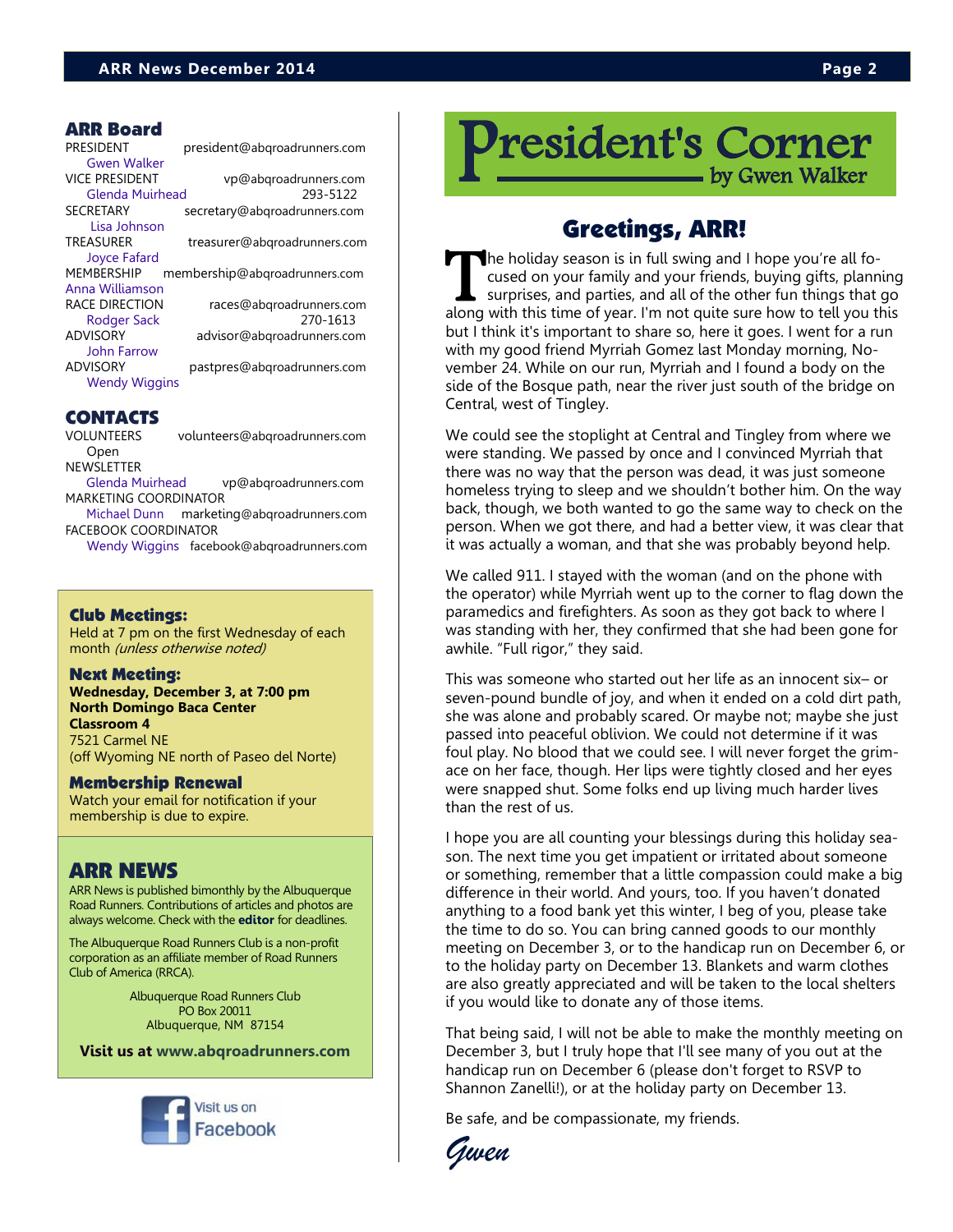# Highlights from CLUB MEETINGS

### SEPTEMBER 3, 2014

- New members in attendance: Dennis Hafford, Lawrence, and Dorota Gruca.
- **COMMUNITY GRANTS: ARR Treasurer Joyce Fafard** presented grant awards to three local organizations: Desert Ridge Middle School – Cross Country After School Program DASH – Cyclocross Program Running Girls 505 – After School Running Program
- **GAME ACTIVITY**  Line up in order of your birthday without talking to one another. Winners – Team #2.
- *— Lisa M Johnson, Secretary*

### OCTOBER 1, 2014

- **ADOPTED TRAIL CLEANUP:**  Coordinator **Richard Harris** announced location and time. Saturday, November 22 at 8:30 am
- **MT TAYLOR 50K RECAP:**
	- ARR Race directed by **Ken & Margaret Gordon, Kurt Coonrod** 165 started, 156 finished
	- Notable participant: Gordon Ainsley (first man to run 100 miles, at 1974 Western States)
	- 70 volunteers, 3/4 of whom were ARR members, including President **Gwen Walker** and Treasurer J**oyce Fafard**. . **Kathy Kirsling** - oldest female finisher, PR 1:20
- New fitness center owned by Pamela Otero. Free workshop series.
- **John Farrow** looking for home for friend's 2 chocolate labs.

**GUEST SPEAKER:** 

**Blue Sky Chiropractic - Dr. Emily Blair** presented assessment techniques: mobility, stability, asymmetry. **Margaret Gordon, Justin Wiens,** and **Chuck Fuller** demonstrated/participated.

*— Glenda Muirhead, acting secretary*

### NOVEMBER 5, 2014

- **GAME ACTIVITY**  Scenario "Charades." Winners Team #2.
- **BURQUE BREWERY TOUR:** Kelley Garcia, organizer, announced the first run is on Friday, November 28 Black Friday Turkey Trots at Tractor Brewing in Nob Hill (3.3 mile course) starting at 11:30 a.m. The following races after this will be listed on the ARR website. Everyone is welcome to come out and have some fun.
- ARR member **Jim Schnitzler** spoke about his recent NYC Marathon run. Great advice print your name on your shirt so spectators can cheer you on by name.
- ARR member I**an Maddieson** gave recap of recent Javelina Jundred race where he was recognized as the oldest finisher.
- **HANDICAP RUNS:** Coordinator **Shannon Zanelli** announced upcoming Handicap Series. The first race is scheduled for November 16 at Mariposa Basin Park. Please contact Shannon via phone or email to let her know your normal 5k time so your start time can be calculated for the runs.
- **ARR HOLIDAY PARTY** is scheduled for **Saturday, December 13.**

*— Lisa M Johnson, Secretary*

### NEXT CLUB MEETING Wednesday, December 3 7:00 pm

**MEETING LOCATION: North Domingo Baca Multigenerational Center 7521 Carmel NE (off Wyoming Blvd: left at first signal north of Paseo del Norte)** 

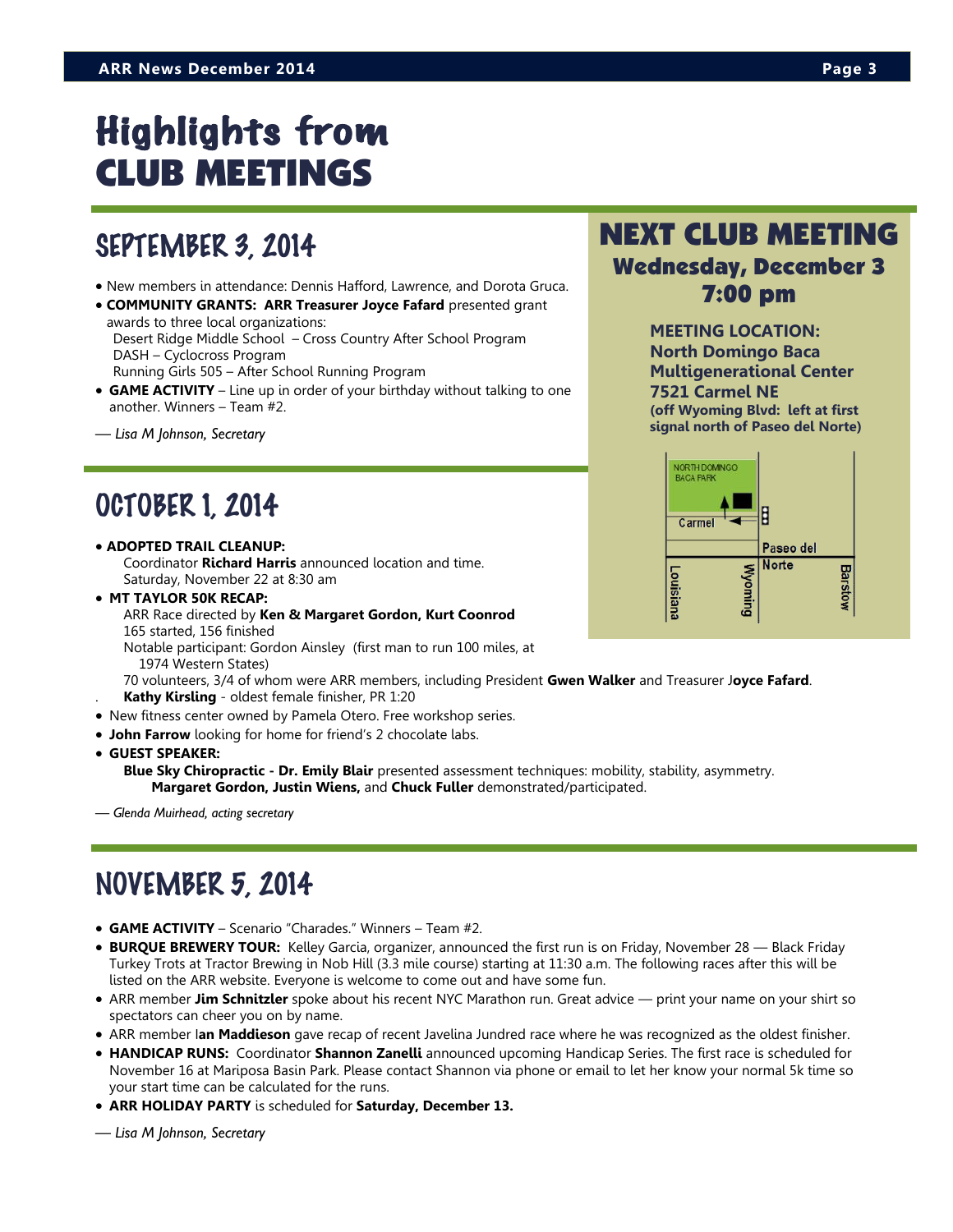## 2014-2015 ARR HANDICAPS SEASON

### RECAP November Handicap

The first of our monthly handicaps for the 6-month series was held on November 16 at Mariposa Basin Park. Some of our January handicaps have been legendary in terms of bad weather but never have we had that happen in November. The morning of the 16th dawned with snow and ice in the mountains and a driving, bitterly cold wind on the west side.

But that did not stop our runners from showing up for this beautiful, ~5 mile run. Runners huddled together and waited in their cars until the last possible minute before their start times to try to stay warm. I'm not even sure anybody warmed up running, even with the 14% grade hill in the middle of the course. The timing crew resorted to hunkering down on the side of a small hill below the bike path to shield them from the wind. It probably looked like homeless people on a cliff to passersby on the road but it was effective at blocking the wind!

A big thank you to all of the volunteers that helped that morning – Gwen and Danny Walker who hosted and helped out on the course, Danny's father who stood in the wind tunnel at the top of the hill, and Fred Bonnell who helped with timing.

Congratulations to the handicap winner, **Lauril Sachet**, and fastest runner, **Natty Plunkett.** Both of these ladies were attending their first handicaps so we hope to see them again at future ones. For their efforts, they received some great prizes donated by our local running shops. Lauril received a "Run NM" t-shirt from ABQ Running Shop and Natty's prize was a bag of Sport Beans donated by Athlete's Edge. Please keep these and our other local running stores in mind when buying your running gear!

### UPCOMING December Handicap Saturday, Dec 6 - 8:30 am

The next handicap will be held on Saturday, December 6 at 8:30am at Academy Hills Park with a potluck at the Zanelli house afterwards. Grab a partner because this is a relay-style event where team members will take turns running a 1-mile lap around the park. This will be done 3 times so that each team member runs 3 miles. If you don't have a partner, we'll pair you up with someone. Please email Shannon [\(handicaps@abqroadrunners.com\)](mailto:handicaps@abqroadrunners.com) with your 5K time if you plan to attend. We're using a new timing system and it will be very helpful to have these entered before event day. Thank you and see you December 6!

— Shannon Zanelli, Handicap Coordinator

### November Handicap Results

| Place          | <b>Racer name</b>       | Finish<br>time |          |
|----------------|-------------------------|----------------|----------|
| 1              | <b>Natty Plunkett</b>   | 32:59          |          |
| $\overline{2}$ | Likhava Davile          | 33:10          | $+0:11$  |
| 3              | Sarah Gonzales          | 33:17          | $+0:18$  |
| $\overline{4}$ | Jean Herbert            | 33:22          | $+0:23$  |
| 5              | Jason Sempsrott         | 33:26          | $+0:27$  |
| 6              | Randy                   | 34:49          | $+1:50$  |
| 7              | <b>Matt Rogers</b>      | 34:51          | $+1:52$  |
| 8              | <b>Josh Gordon</b>      | 34:53          | $+1:54$  |
| 9              | <b>Ben Anderson</b>     | 34:57          | $+1:58$  |
| 10             | <b>Tom Broderick</b>    | 35:49          | $+2:50$  |
| 11             | <b>Jeff Rienstra</b>    | 37:16          | $+4:17$  |
| 12             | <b>Rachel Kinney</b>    | 37:51          | $+4:52$  |
| 13             | Ana Jurisson            | 41:03          | $+8:04$  |
| 14             | Ellen Hatch             | 41:14          | $+8:15$  |
| 15             | Jessica Dennis          | 42:56          | $+9:57$  |
| 16             | <b>Kathy Kirsling</b>   | 42:58          | $+9:59$  |
| 17             | <b>Wendy Wiggins</b>    | 43:23          | $+10:24$ |
| 18             | David Kaufman           | 43:59          | $+11:00$ |
| 19             | Vange Pena-Jenks        | 44:00          | $+11:01$ |
| 20             | Nick Juskiewicz         | 44:17          | $+11:18$ |
| 21             | <b>Karen Foster</b>     | 44:21          | $+11:22$ |
| 22             | Erica Luna              | 47:44          | $+14:45$ |
| 23             | <b>Myrriah Gomez</b>    | 49:29          | $+16:30$ |
| 24             | <b>Tracie Laubert</b>   | 49:52          | $+16:53$ |
| 25             | <b>Bridget Guenther</b> | 52:24          | $+19:25$ |
| 26             | Mona Ramlawi            | 52:42          | $+19:43$ |
| 27             | Lauril Sachet           | 53:12          | $+20:13$ |
| 28             | JoAnna Johnston         | 56:44          | $+23:45$ |
| 29             | Mandi Walker            | 1:00:18        | $+27:19$ |
| 30             | Sam Conley              | 1:01:19        | $+28:20$ |
| 31             | Krista Runtz            | 1:14:43        | $+41:44$ |
| 31             | Melani Farmer           | 1:14:43        | $+41:44$ |

#### **...And here's the rest of the Season:**

**January 11**—Supper Rock Neighborhood Hosted by Meredith and John Eddy

**February 21**—Placitas Hosted by David and Katherine Wilson

**March 14**—Details TBD Hosted by Mandi Walker

**April**—Edgewood — Details TBD Hosted by Kathy Kirsling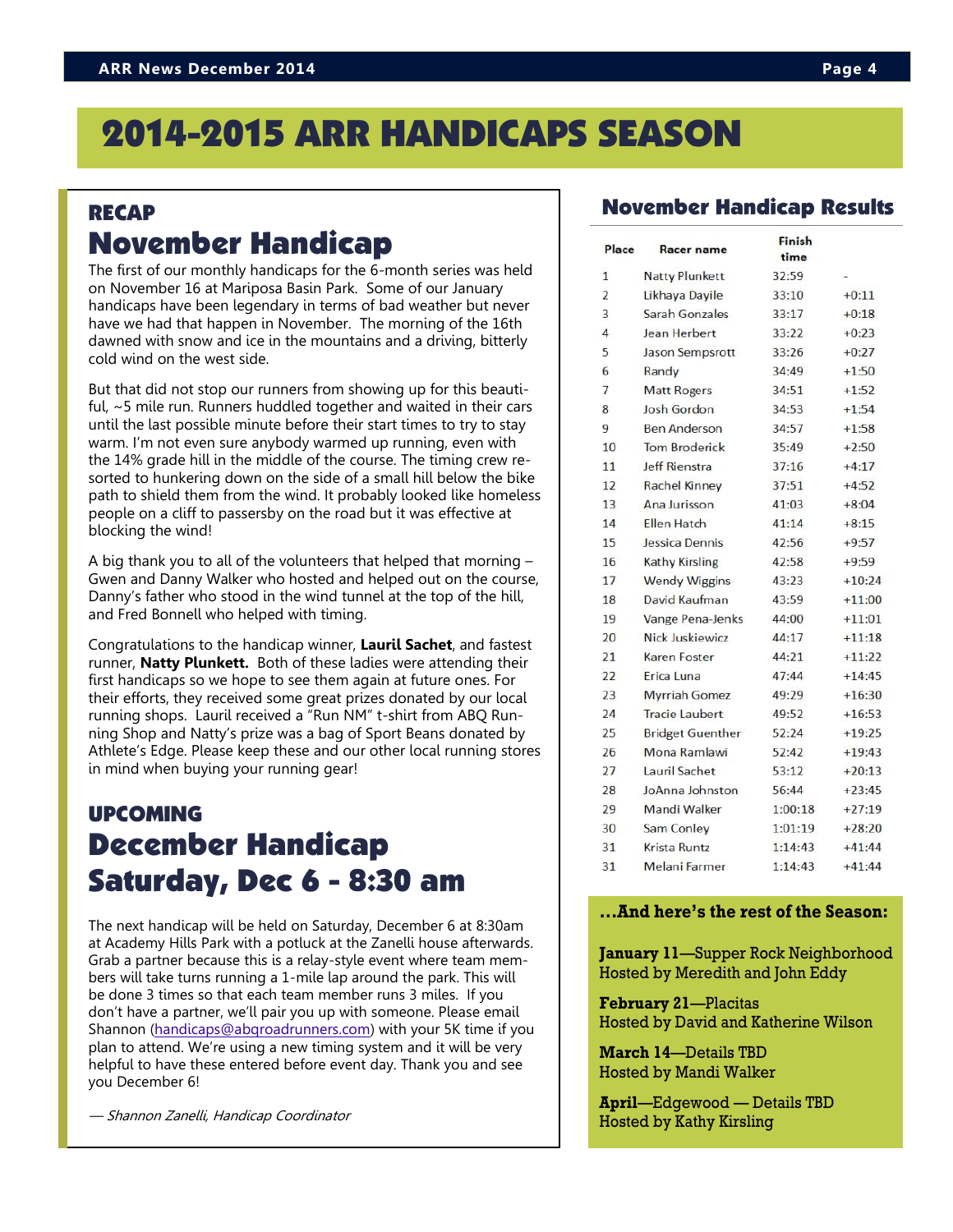### REPORT Adopted Trail Cleanup Saturday, November 22

### **Terrific Ten Tackle Trail Trash By Richard Harris, Adopted Trail Coordinator**

Many hands made light (and quick) the work as ten ARR volunteers (a refreshing mix of old hands and first-timers) eliminated the litter from the very useful stretch of paved trail the club has adopted that starts across the street from the Unserand-Western-Trail entrance to Petroglyphs National Monument and heads north for about a mile to Dellyne. Thirteen large trash bags of litter plus some large pieces of rotting lumber were collected for Albuquerque Solid Waste pickup, leaving a trail we ARR "parents" can be proud of.



L to R: Dennis Hafford, Gwen Walker, Joyce Fafard, Wendy Wiggins, Bill West, Glenda Muirhead, Dennis Muirhead, Sarah Askey, Michael Dunn. Not pictured: Cece Niemczyk

The Terrific Ten consisted of ARR President Gwen Walker, VP Glenda Muirhead, Club Treasurer Joyce Fafard, Past President and current Advisory Director Wendy Wiggins, Marketing Coordinator Mike Dunn, and volunteers extraordinaire Cece Niemczyk, Dennis Muirhead, Dennis Hafford, Sarah Askey, and William West. Dick Harris brought the bags and gloves and enjoyed watching all that dedicated work. Thanks, all!

Some credit for the fast work also goes to the City of Albuquerque, who had recently scraped the sides of the trail, eliminating much of the brush and tumbleweeds that have in the past clung so tenaciously to litter.

There's plenty of room on the trail and trash bags and other equipment in the club's supply box for everyone who wants to participate in the May cleanup of the trail, which will take place May 16, 2015.



Michael Dunn & Gwen Walker



Dennis Hafford



Dennis Muirhead

### Membership Update

**Karl Behrens Emily Blair Suzette Brooks Karin Brown + Kaylee Katie Espat + Jaxon, Mariana, Robbie, & Robert Robert Eytalis Jami Gonzales Joy Hocker Tana Kaskalla + Dylan, Darien, & Duran Linda Romero**

#### NEW MEMBERS RENEWED MEMBERS

**Benjamin Anderson Darrell Armstrong + Family Colleen Burns Rick & Jean Garlie Christine Hajek Gail Leedy Arne Leonard Charrissa Lin & Derek Surka Chris McElveny + Stacie and Karen Dennis & Glenda Muirhead Maria Osornio Vange Pena-Jenks Christina Rosado + Family Rick Scott Roger Squires Amanda Talley Andrea Telmo Carl & Marilyn Weik**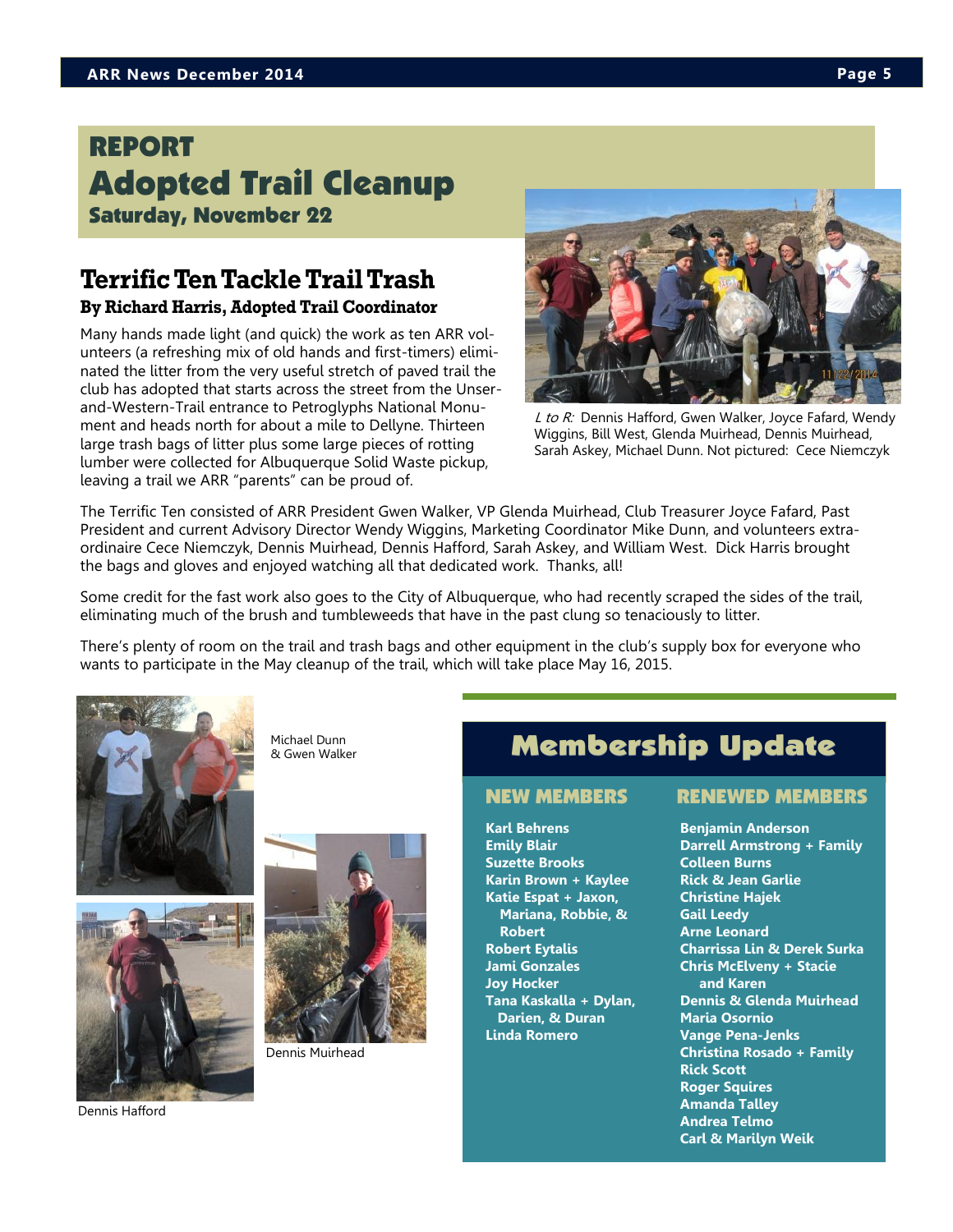# Member Spotlight Kathy Kirsling

### A Thanksgiving Tale about the Birthday Girl **By Wendy Wiggins, ARR Board Member**

I aming this Thanksgiving break was special for me...thanks to a very special birthday girl. At the Turkey Trot 5K at Kit Carson Park, I was working my way forward in the race. Around mile two, I saw someone very familiar unning this Thanksgiving break was special for me...thanks to a very special birthday girl. At the Turkey Trot 5K at Kit Carson Park, I was working my way forward in the race. Around mile two, I saw someone's lot of her time in the mountains. I somehow managed to catch up to her. "Huff puff….Hello. Huff puff," I said. "Kathy, bring me in. I'm hanging on."

This reminded me of a track workout in the late 90s. Kathy always wore a bunch of jangling metal bracelets back then. Apparently, she didn't base her winning on surprising someone from behind. She ran directly behind me during the whole workout that day (by choice, not by necessity). The quick,



**Kathy Kirsling at the Turkey Trot 5K** Photo by Shannon Sempsrott

steady jangling of the bracelets kept me on pace. In the race following that workout, I ran better than I had before. I think I may even have beat Kathy that day. I'm not sure...I may have just gotten closer to her than usual. I ran well, and I was elated with my effort. I was 28 years old back then. Kathy was 20 years my senior. That day, I good-naturedly chuckled to myself, "When she's 60 and I'm 40, things will be different."

Fifteen or more years later, I'm 45 and today (December 1), Kathy's 66. On Thanksgiving, I was groaning to keep up with her towards the end of the race. The effort was worth the celebration and hugs from Kathy at the end of the chute. On the Black Friday brewery tour run, I was planning on taking a leisurely jaunt. I ran with Kathy. She picked up the pace during the last mile. I began to drop, and Kathy said, "Come on, Wendy! This is where you started dropping yesterday. You need to work on that!" She gave a final kick, and I grudgingly kicked it in with her.

Kathy, thank you for being wonderful racing company for the last 17 years. I'm older and wiser now. Now, when I am on occasion able to keep with your pace, I chuckle to myself, "When I am 60 and you're 80, you'll still be pulling me in."

### Favorite local race?

- World's Toughest 10K, because it is tough and so challenging!
- I loved the Deadman Peaks Marathon this year (first year for me)
- Favorite out of state Bolder Boulder 10K

### Favorite distance?

Marathon and Beyond (oh cool — that's the name of a magazine!) Trail is best!!

### When did you start running?

In 1980 — I had to run bases for softball and I hated being sooo sore! So that started my running life. In 1981 I ran my first race, 2 miles. Second race was a 5K; my time was 25:28 and I was 32 years old.

### What are your times now?

Better than that! Amazing...way better with age!

- 1985 First Marathon, Duke City 3:50:54 (age 36)
- 2013 First time Boston Qualifier 3:54:13 (age 64) (Just as good!!)

### How long have you been in ABQ?

Since 1989, the second time. First time was 1958.

### Championships?

- 2011 Colorado Cross Country Championship. Female Senior Grand Master
- 2011 Jim Thorpe 5K USATFNM Masters Champion
- 2013 Bootlegger 50K in Boulder City, Nevada USATF NATIONAL Championship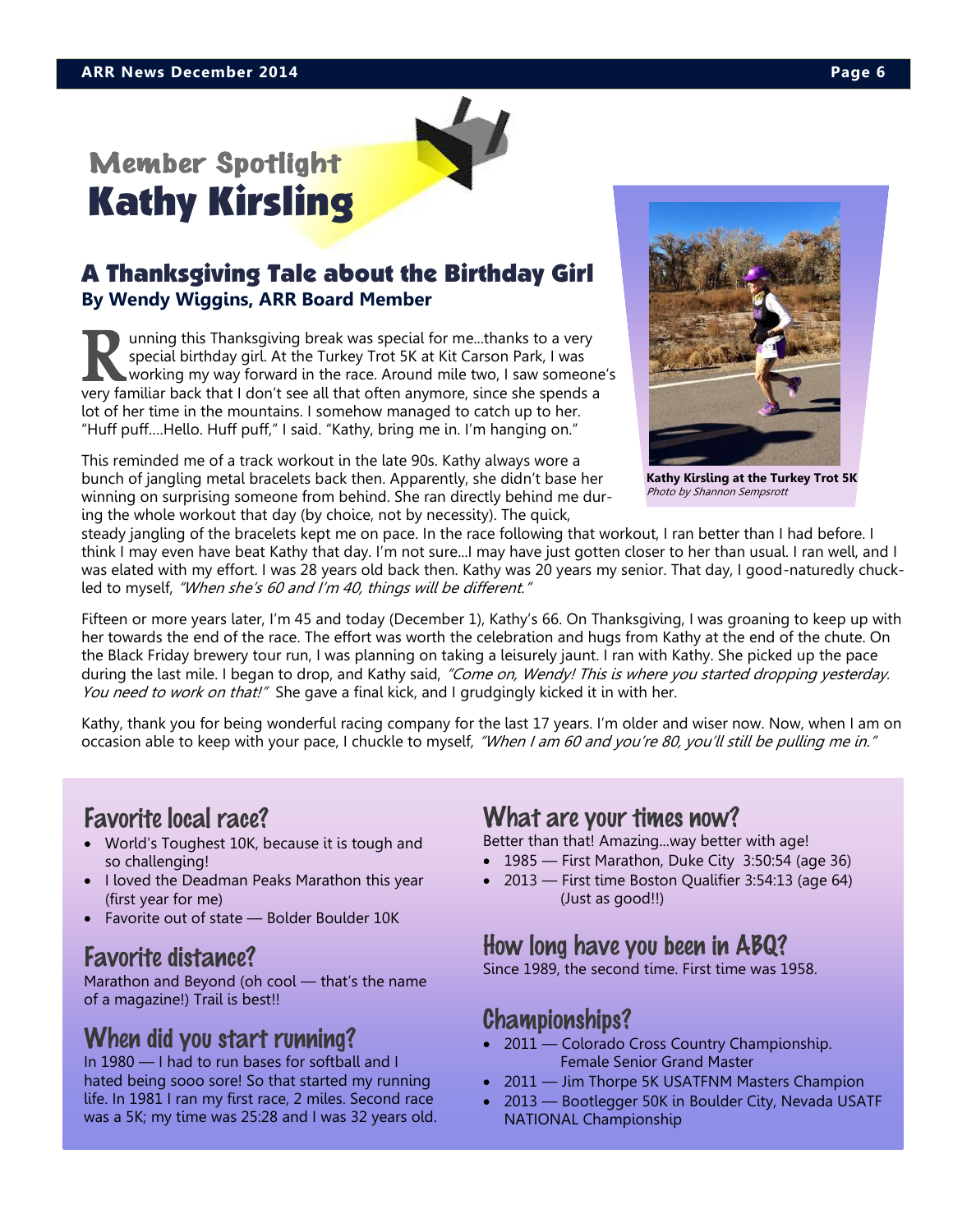### MBARAK HUSSEIN **Masters Champion, ARR Member** *...and New Dad!*

If you followed the Twin Cities Marathon, you may already know that AR own Mbarak Hussein became the USATF National Masters Marathon Cl<br>(for the fifth time) on October 5th, in 2:22:27. We are very honored to ly guably the you followed the Twin Cities Marathon, you may already know that ARR's very own Mbarak Hussein became the USATF National Masters Marathon Champion (for the fifth time) on October 5th, in 2:22:27. We are very honored to have ar-

While we are very impressed with Mbarak's spectacular pace, we noticed that the other members of his family, wife Liana and baby Keegan, are also very adept at "pacing" themselves.

#### **Liana describes the whole family's great timing here:**

"We were on the phone the night before his race and Mbarak didn't know why I kept telling him to hold on a minute. I later told him I was breathing through contractions….We welcomed our sweet baby boy, Nabil Keegan, into the world on October 6th and are enamored, consumed, and filled with wonderment for our little guy….Mbarak was in Minneapolis winning his 5th USA Track & Field Masters Marathon Championship…and rushed back to Albuquerque to coach me through the last seven hours of labor and be the first to announce the gender of our baby…. I was convinced we were having a girl."

#### **Congratulations to the whole family ...and nice job on the legendary "Hussein pacing" that brought everyone together at the important moment!**

Liana adds. "Mbarak's current goal is to qualify for the 2016 Olympic Trials at the age of 49. In order to qualify, he would need to run a marathon in under 2:18:00. He qualified in 2008 and 2012. He was the only men's master to run the Olympic Trials in 2012, compared to a handful of masters women who ran the Olympic Trials that year. It's impressive that there are a number of women competing at the master's level."

— Wendy Wiggins, ARR Board Member

**Baby boy Nabil Keegan with proud parents Mbarak and Liana Hussein**

For more articles on Mbarak's running and coaching, check out these links: **[Master's champion celebrates wife's due date](http://www.startribune.com/sports/278190251.html#jqGzqHHuL4s52UbX.01) [...Still the Master and Soon to be a Father](http://downthebackstretch.blogspot.com/2014/10/mbarak-hussein-proves-hes-still-master.html) [Sandia coach still running at the age of 49](http://www.abqjournal.com/478776/sports/sandia-coach-still-running-at-the-age-of-49.html)**





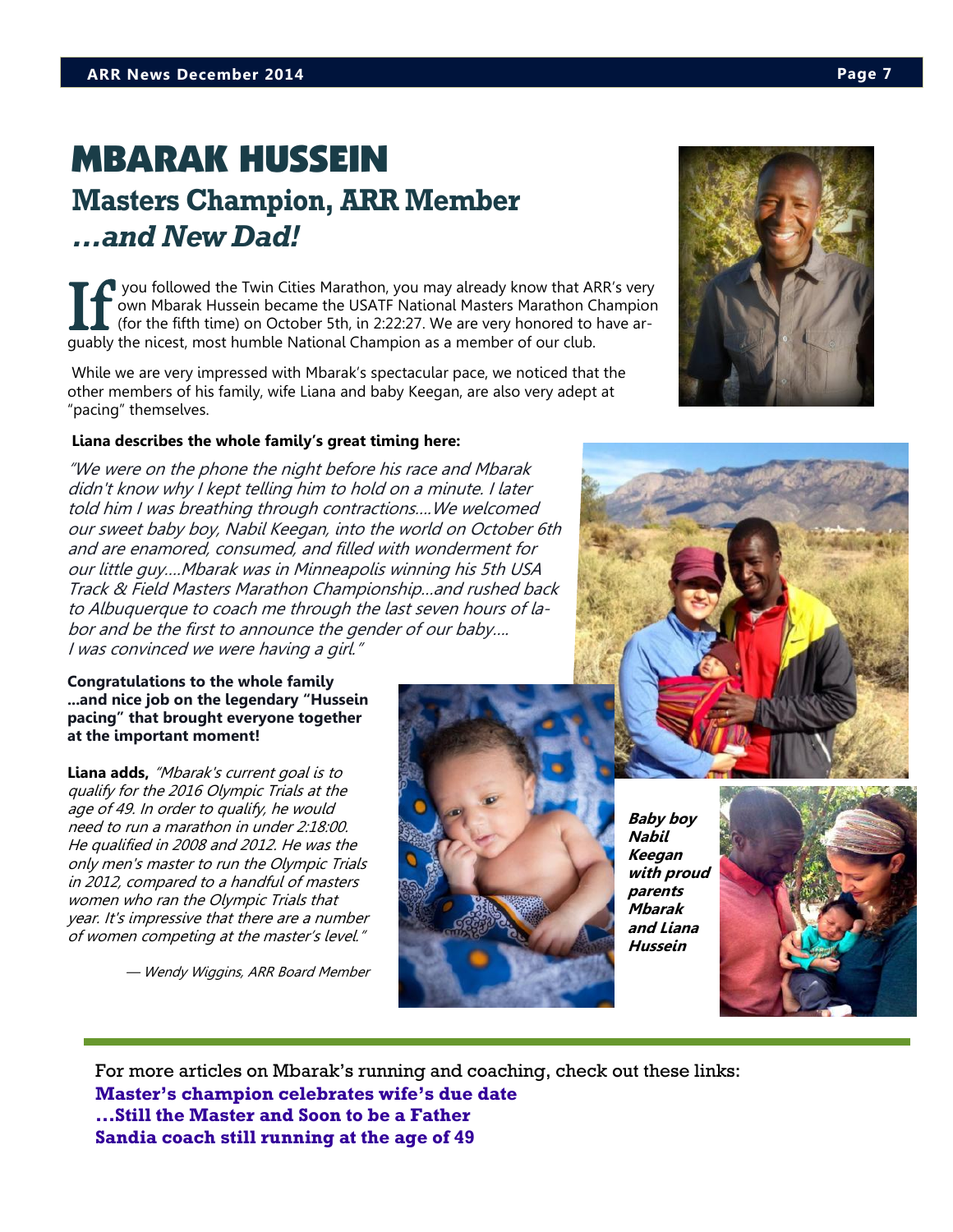**ARR Board Member**

# **By John Farrow**

I t's fall, the days are getting short and cold, there's never enough time to do what needs to be done, let alone what I want to do and even though my doctor tells me I'm one of his healthiest patients, **t's fall, the days are getting short** and cold, there's never enough time to do what needs to be done, let alone what I want to do and even though I'm feeling old and fat and slow. In fact, **I feel like, well, like nothing. Nothing? What's going on here?** 

**The past few years** have included marathons in Boston, Chicago, and New York. I had been looking forward to running the nearby trails with my dogs and the occasional track workout to get the leg quickness back. I was also looking forward to the shorter Spring races over familiar courses with old friends.

#### I was, **but that was then. This is now.**

For months I had wondered what it would be like to run across the Verrazano Narrows Bridge, through all five boroughs of the Big Apple and then turn off Fifth Avenue into Central Park, or stride down Heartbreak Hill and then make that final turn onto Bolyston Street to see the blue and gold finish line for the first time. **For months I had approached each day knowing exactly what I needed to do to prepare.**

#### **Then one day I didn't know what to do.**

That day the euphoria had faded and was replaced by something else: the post-marathon blues. **"Be patient and it'll work out,"** was the advice from a friend. Like time wounds all heels, I thought.

#### **There seem to be more distractions these days,**

more excuses not only for not running, but for not working out at all, especially with a new job in a new firm. After the exhilaration of running all the major U.S. marathons, what next? What could possibly be next?

But **post-marathon blues** seem to be more common that I would have thought. Runners tend to be very goal-oriented people and right now a goal of "staying healthy" just doesn't cut it any more for me.

#### **I've found that runners and non-runners alike** tend to view the marathon as the ultimate running accomplishment, something to aspire to. Tell someone that you are training for a 5K and you are likely to get a blank stare followed by, "That's nice." Even win a medal in your age group and the reaction won't change.

**But tell someone** that you are training for a marathon and they can relate to that as **something out of the ordinary** even if they might not know the distance. They are also likely to become very concerned and say something like, "Isn't that where that guy died?"

Yes, the story is that Pheidippides ran from Marathon to Athens to announce a great victory over the Persians and then died. They know that but little else about distance running.

However, **simply finishing a marathon does have cachet.** As Fred Lebow once said, "Every jogger can't dream of being an Olympic champion, but he can dream of finishing a marathon."

Lately, I have even found myself thinking more and more about my first love. **They say you never really forget your first love.** Maybe it's just as well, because at least in your mind your first love is always blissfully perfect. A fling perhaps? But this was getting serious – I went out and bought a new set of golf clubs: golf was my first love.

**Finishing a marathon** provides such a phenomenal sense of accomplishment that it is truly a worthwhile goal, but I honestly never felt it was something I had to do in this life. **And now, it seems that I need another goal.** Hence the golf clubs. Plus a guidebook to Scotland.